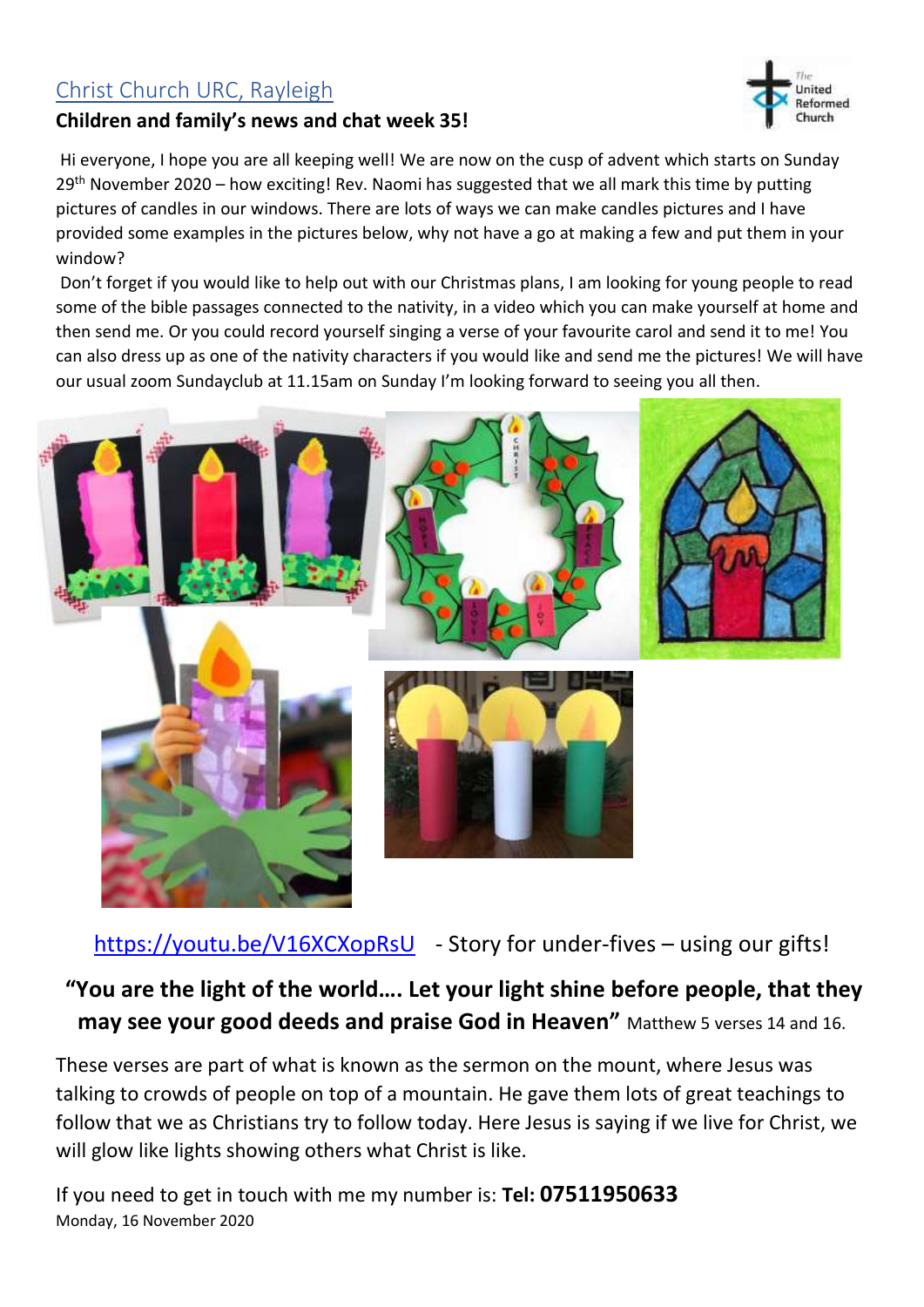## **Diary:**

| Sunday 9am-<br>10am                                  | Sandy uploads a short, recorded, children and family<br>worship video which can be accessed via Facebook or the<br>website. |
|------------------------------------------------------|-----------------------------------------------------------------------------------------------------------------------------|
| $11.15$ am -                                         | Sundayclub zoomers message me for the link.                                                                                 |
| Mondays $-10$ am                                     | Zoom parenting group for parents with 0 to 5-year olds.                                                                     |
|                                                      | Please message me if you are interested.                                                                                    |
| Wednesday $-$                                        | Singing on zoom, for all ages! Contact me for the link.                                                                     |
| 1.45pm                                               |                                                                                                                             |
| <b>Future dates:</b><br>Sunday 6 <sup>th</sup> Dec - | Book in with Sandy as there are limited spaces.                                                                             |
| 10am All Age                                         |                                                                                                                             |
| worship at the                                       |                                                                                                                             |
| church: &                                            |                                                                                                                             |
| <b>Christmas Eve</b>                                 |                                                                                                                             |
| <b>Christingle</b>                                   |                                                                                                                             |
| services at 2pm                                      |                                                                                                                             |
| and 4pm.                                             |                                                                                                                             |

## Stop press:

Sandy is taking part in the Christmas jumper Day on 11<sup>th</sup> December for Save the Children. Perhaps you'd like to donate?

\*Text TEAMJOY2JUMP to 70050 to donate £2 to Save the Children's Christmas Jumper Day. You'll be billed £2 plus standard rate text message. We receive 100% of your donation. By texting TEAMJOY2JUMP you agree to calls about fundraising appeals, campaigns, events and other ways to support. Include NO PHONE to opt out of calls. Queries? 02070126400. Read our Privacy Policy www.savethechildren.org.uk/privacy

With Love, Sandy, Children and Family worker. Xxx